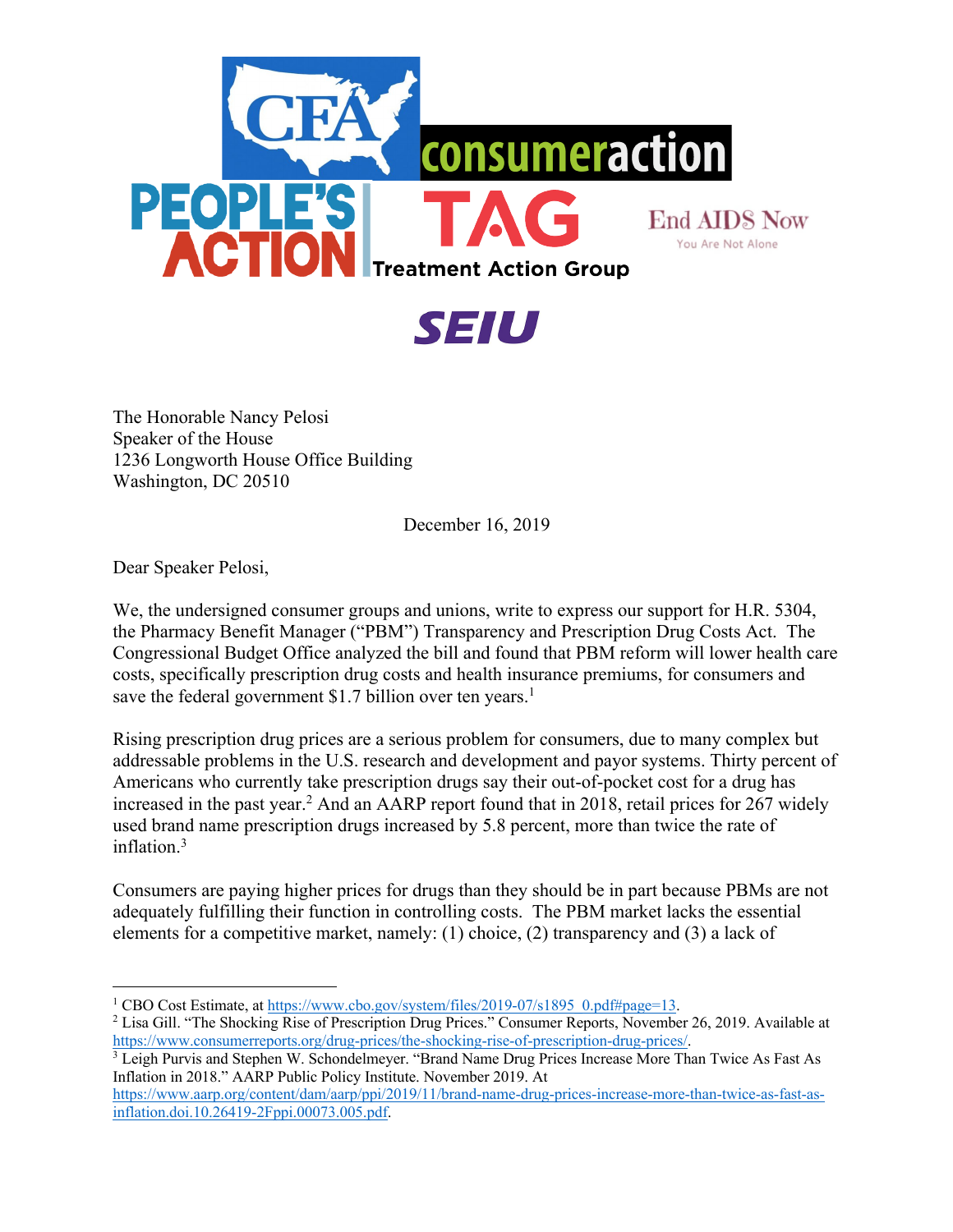conflicts of interest.4According to the Council of Economic Advisors, three PBMs-CVS Caremark, Optum Rx, and Express Scripts-control 85% of the market, "which allows them to exercise undue market power against manufacturers and against health plans and beneficiaries."5 The CEA has also observed that the PBM market lacks transparency as "[t]he size of manufacturer rebates and the percentage of the rebate passed on to health plans and patients are secret."<sup>6</sup> Here, conflicts of interest abound, and the most significant involves how rebates are shared by PBMs and payors. PBMs were formed to lower drug costs, but when PBMs share in rebates, it creates an incentive for them to want higher not lower drug list prices**.** 

H.R. 5304 has several important provisions that will increase transparency, better regulate PBMs, and put consumers first.

First, it mandates PBMs to be fully transparent to the payors they service. They are required to provide quarterly reports on the costs, fees, and rebate information, so payors know the true costs of the services they are paying for. Instead of secret and needlessly complicated schemes, PBM contracts will be less complicated and more honest.

Second, when contracting with a group health plan, PBMs must pass all rebates and discounts they receive from drug manufacturers to the health plans and patients, instead of withholding the money for themselves. From now on, PBMs will be paid what their clients (employers and plans) contractually agree to pay them which should eliminate the perverse incentive to drive up list prices for larger rebates.

Third, spread pricing will become optional meaning that employers and plans will have complete control over these decisions. Currently, spread pricing occurs when health plans contract with PBMs to manage their drug benefits, and PBMs keep some of the money they are paid by health plans for drugs instead of passing all the payments on to pharmacies. This leads to a "spread" between the amount that the health plan pays the PBM and the amount that the PBM reimburses the pharmacy for a prescription. PBMs profit by charging health plans more than what they pay to pharmacies dispensing drugs, which drives up drug costs for patients enrolled in employersponsored health insurance, as well as Medicaid costs for taxpayers. In 2018, Ohio conducted a study and found that PBMs charged the state a spread of 31% for generic drugs, collecting \$208 million in fees on Medicaid prescriptions.<sup>7</sup> Other states such as Kentucky, Massachusetts, and New York have launched investigations and found similar results. With this provision, a PBM will only be permitted to charge the employer or plan a greater amount than the pharmacy is paid if the payor agrees.

<sup>4</sup> *"Protecting Consumers and Promoting Health Insurance Competition,"* Testimony of David Balto, Before House Judiciary Committee, Subcommittee on Courts and Competition Policy, October 8, 2009 at

http://www.dcantitrustlaw.com/assets/content/documents/CAP/protecting%20consumers.pdf. <sup>5</sup> "Reforming Biopharmaceutical Pricing at Home and Abroad." Council of Economic Advisors, February 2018. Available at https://www.whitehouse.gov/wp-content/uploads/2017/11/CEA-Rx-White-Paper-Final2.pdf. 6 CEA White Paper.

<sup>7</sup> "Auditor's Report: Pharmacy Benefit Managers Take Fees of 31% on Generic Drugs Worth \$208M in One Year Period." Ohio Auditor of State. August 16<sup>th</sup>, 2018. Available at https://ohioauditor.gov/news/pressreleases/Details/5042.